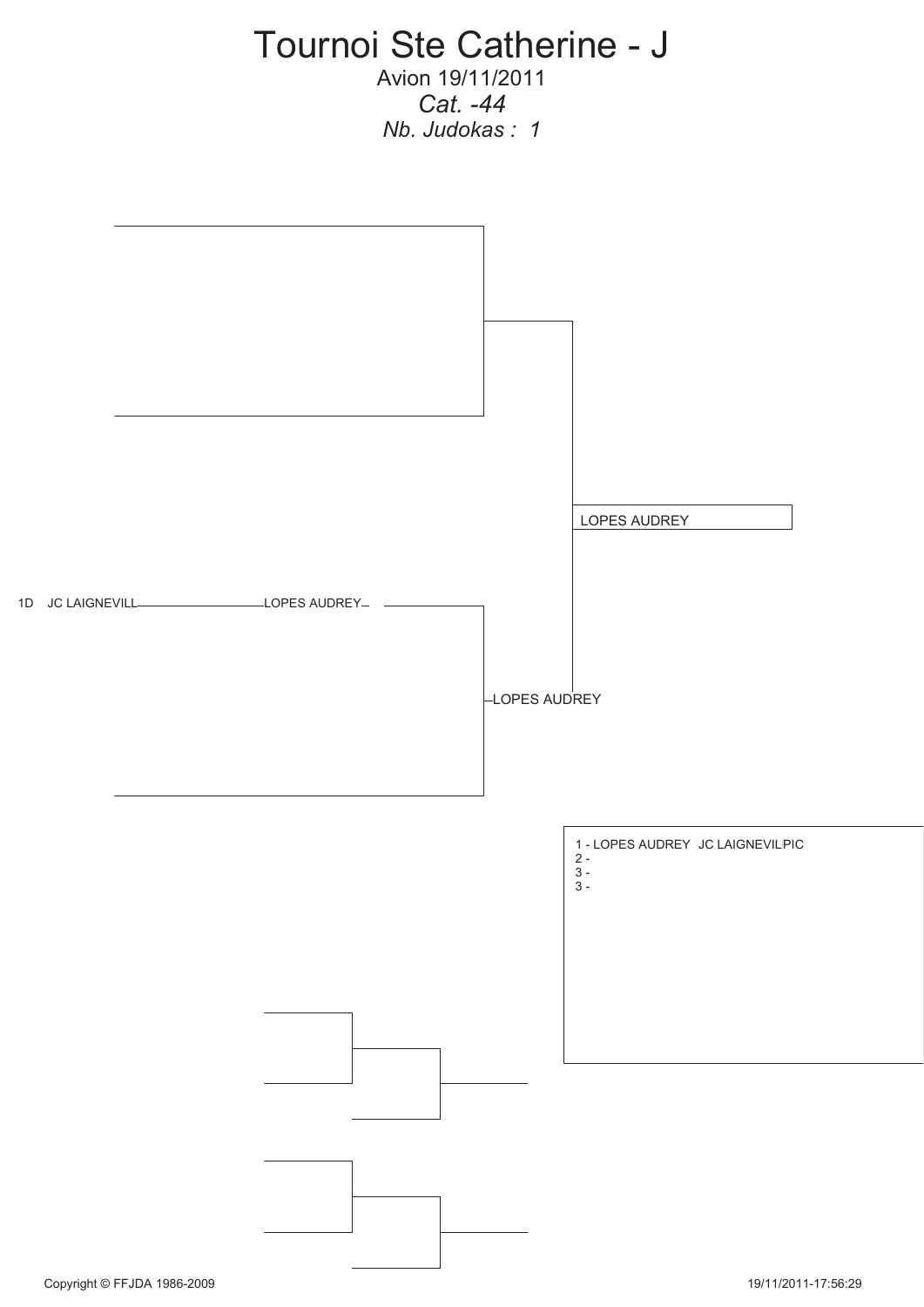## Tournoi Ste Catherine - J **Tournoi Ste Catherine - J**<br>Avion 19/11/2011<br>Cat. -48<br>Mb. Judokas : 6

Avion 19/11/2011

Poule n°1 *Poule n° 1*

|                |                   | $\sim$          | ო                      |
|----------------|-------------------|-----------------|------------------------|
|                |                   | 1/10            | 0/0                    |
|                | $100$ $100$ $220$ | 100             |                        |
|                |                   |                 |                        |
|                |                   | 0001            | 000 0001               |
| Nb. Judokas: 6 | AMIENS SOMME CL   | TOURCOING CTAM  | DOJO ANOR MONDR        |
|                | AYMARD VIRGINA    | DESTOOP JENNIFE | <b>LABROCHE Alicia</b> |
|                | 1D AMI PIC        | 1D   TOU NRD    | CM   DOJ NRD           |
| ו וישוג        |                   |                 |                        |

 $\infty$ 

 $\mathbf{\Omega}$ 

 $\overline{ }$ 

Ordre des combats: 1x2 - 2x3 - 1x3  *Ordre des combats: 1x2 - 2x3 - 1x3* 

Poule n°2 *Poule n° 2*

| ო                      |                                       | $\mathsf{N}$                                           |
|------------------------|---------------------------------------|--------------------------------------------------------|
| $\overline{0}$         | 2/20                                  | 1/10                                                   |
| 0004 003               | 00                                    |                                                        |
|                        |                                       | 000                                                    |
|                        | 1011                                  | 1002                                                   |
| JUDO CLUB ST PO        | <b>JC LAIGNEVILLE</b>                 | JC ARTOIS                                              |
| LHOMME TORI<br>JUD NRD | LOPES AUDREY<br>PIC<br>$\overline{S}$ | <b>BEAUCAMPS MANON</b><br><b>NRD</b><br>$\overline{C}$ |
| Q                      | á                                     | Q                                                      |

Ordre des combats: 1x2 - 2x3 - 1x3  *Ordre des combats: 1x2 - 2x3 - 1x3* 

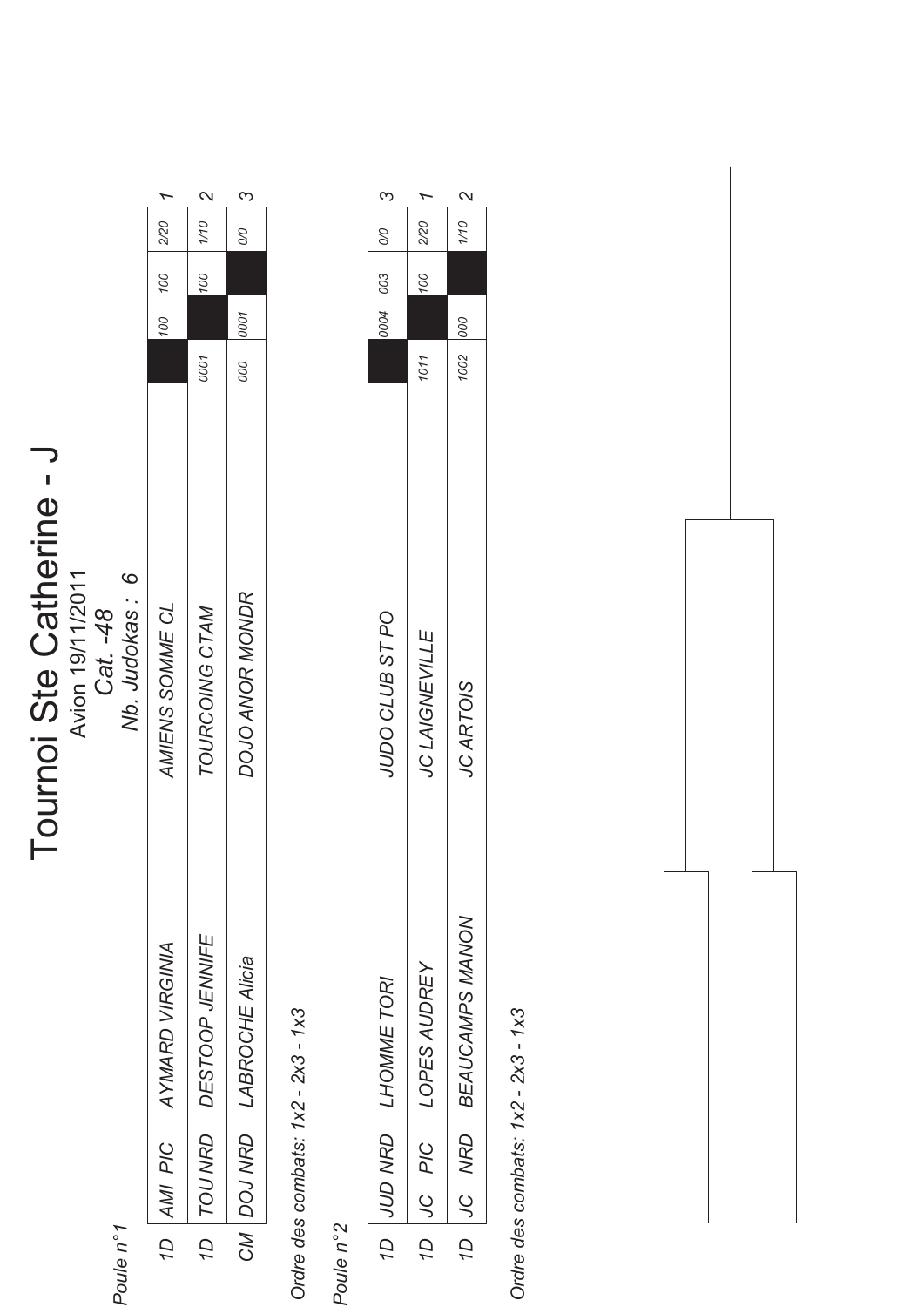

DESTOOP JENNIF

Copyright © FFJDA 1986-2009 **19/11/2011-18:42:38** 19/11/2011-18:42:38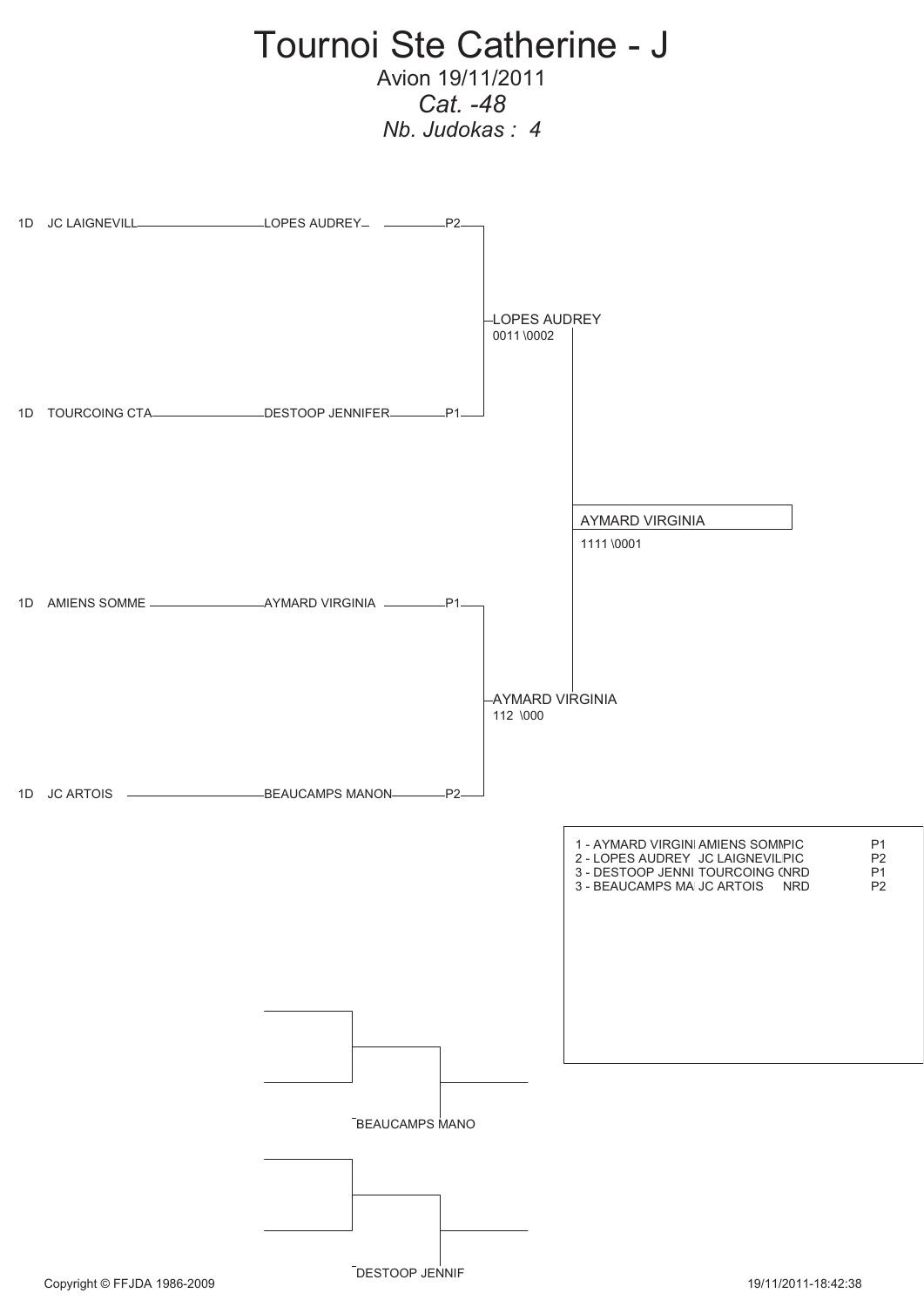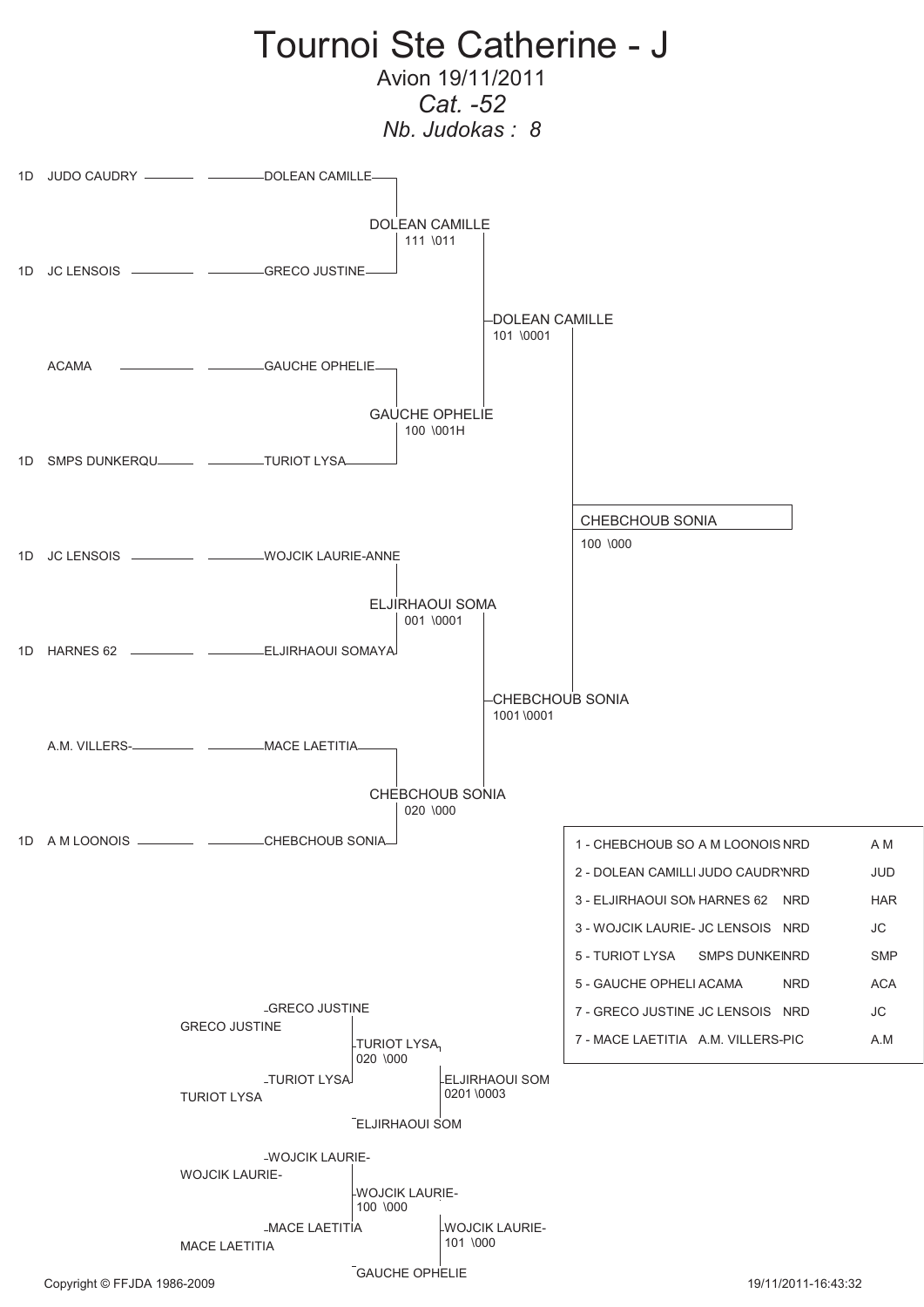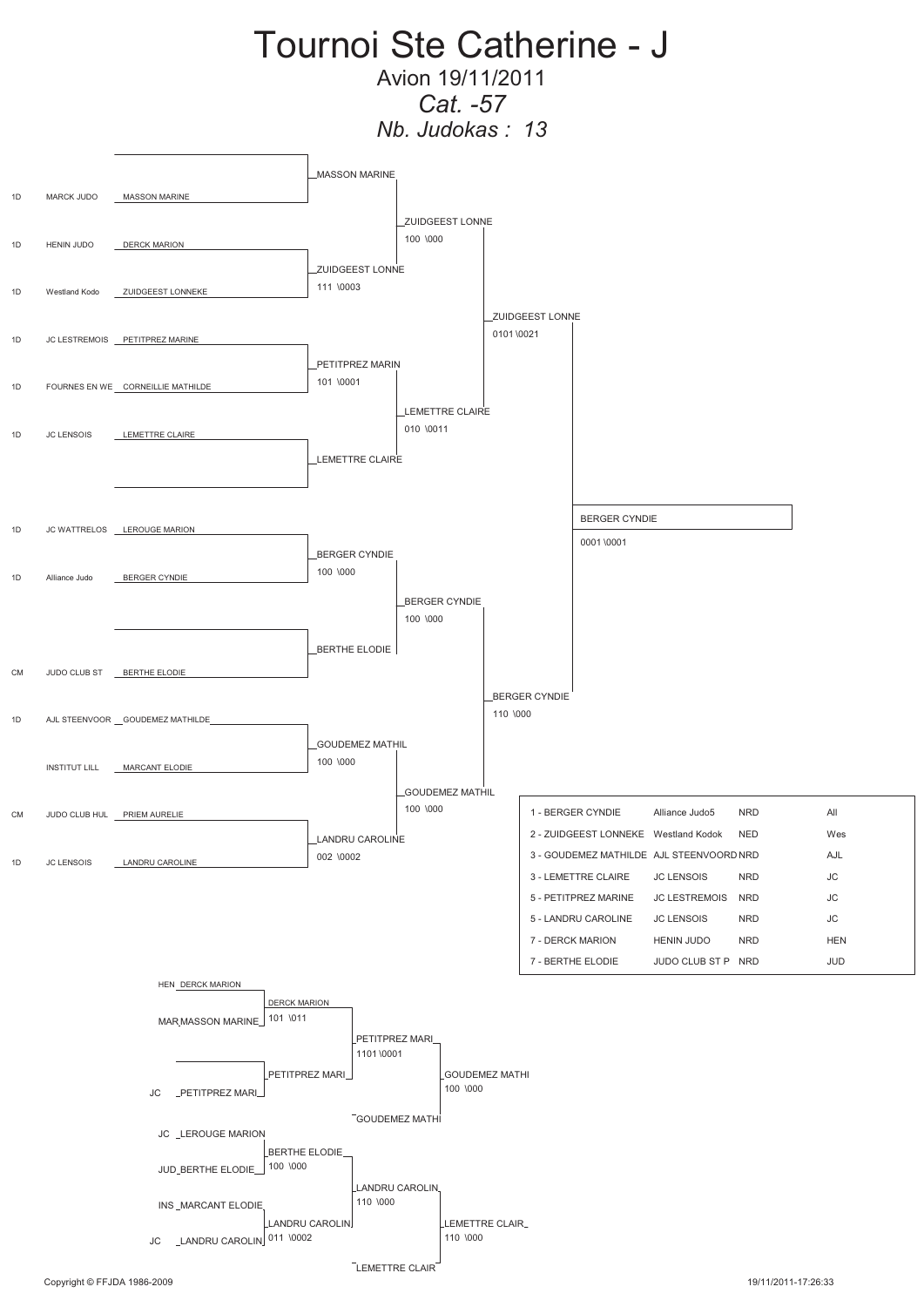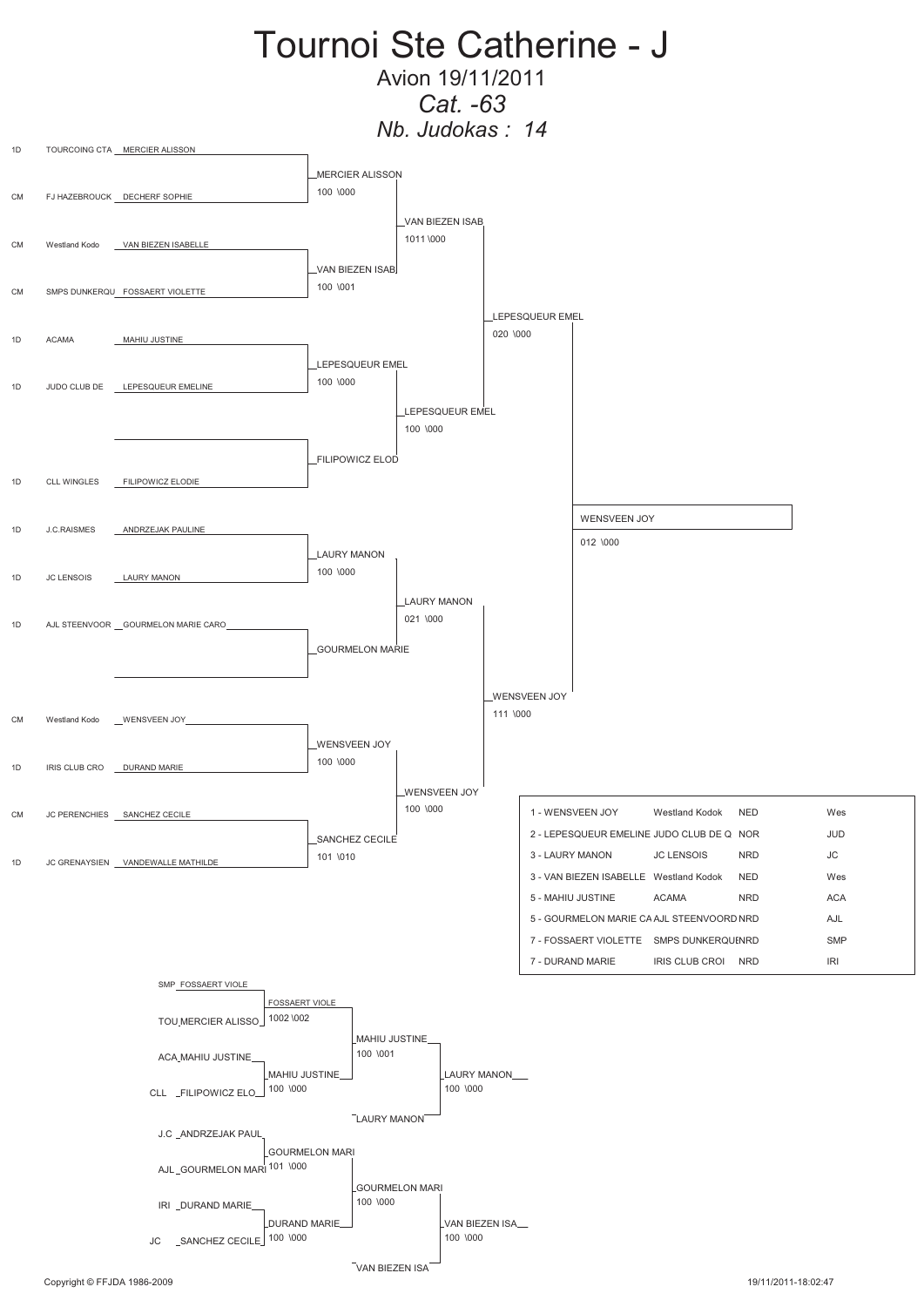